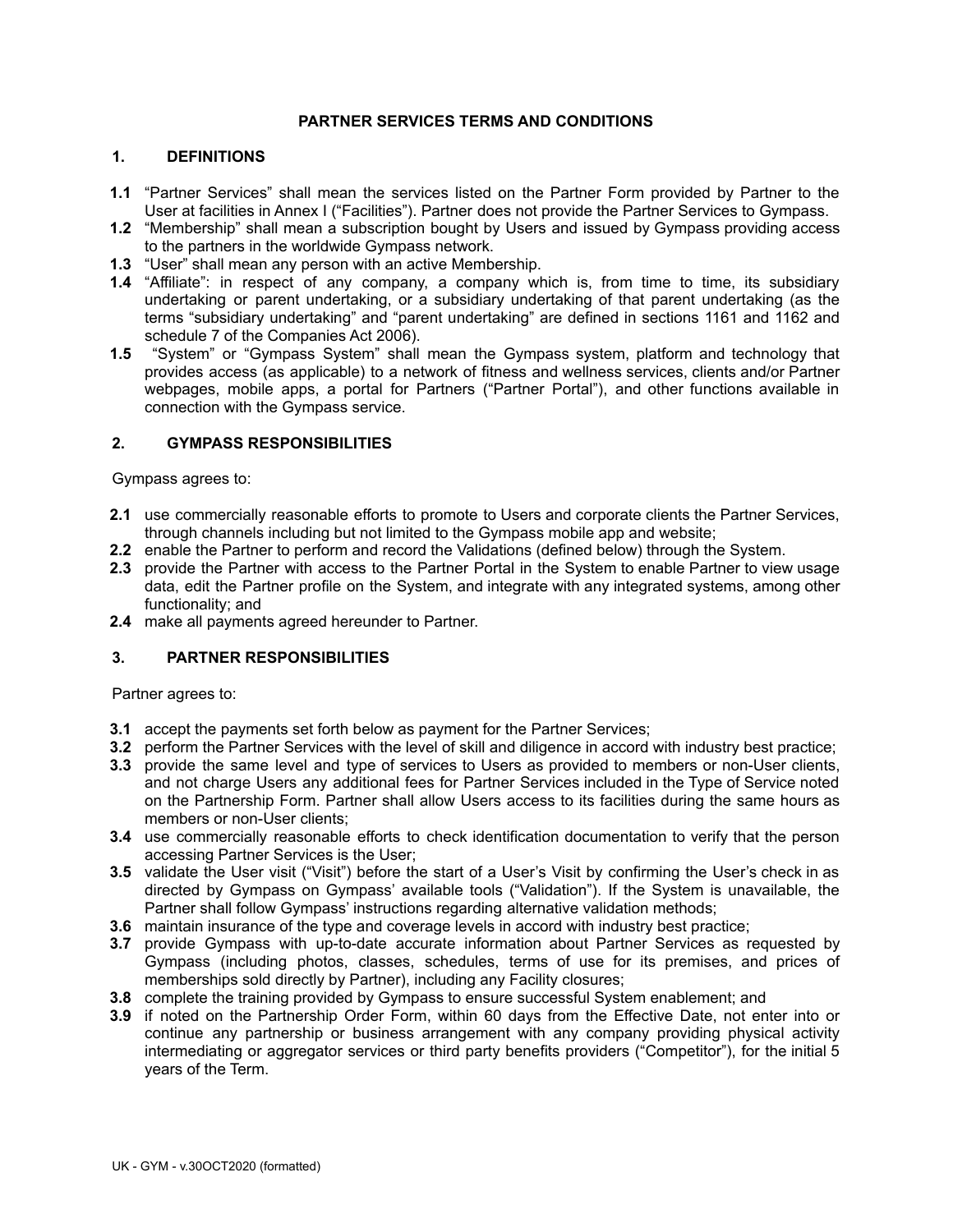- **3.9.1** Partner recognizes that this section 3.9 is key to the Agreement and the Price Per Validation. Accordingly, Partner's Price Per Validation and Maximum Total Payment per User will be reduced by 20% should Partner breach this section.
- **3.10** Additionally, In the event Partner opens a new location not included on Annex I, such location shall automatically be added to Annex I, effective as of the date such location opens (each, a "New Location"). Partner shall provide Gympass with a report at the end of each month during the Term that indicates all such New Locations for such month. The Corporate Price per Facility for any such New Locations shall be mutually determined by the parties in writing (email to suffice).

# **4. PAYMENTS**

- **4.1** Gympass will remit to Partner the Price per Validation as consideration for the Partner Services provide by the Partner to the User, as set forth in the Partnership Form, for each Validation for a particular Service (and the sum of all such payments together with any other payment by Gympass to Partner is the "Total Payment"). The Price per Validation includes any applicable tax. No remittance will be due to Partner for any Visit not Validated in accordance with section 3 above.
- **4.2** Notwithstanding section 4.1:
	- **4.2.1** If noted on the Partnership Form, the Total Payment will be subject to a cap per User per Facility ("Maximum Total Payment Per User") per calendar month and/or a cap per User across the Partner network ("Maximum Total Network Payment per User") in an amount stated on the Partnership Form.
	- **4.2.2** Based on the number of unique Users across Partner Facilities in a calendar month, the Total Payment for that month will be discounted as indicated on the Partnership Form ("Volume Discount").
	- **4.2.3** Subject to the Maximum Total Payment Per User, Gympass will pay Partner the amount stated on the Partnership Form each time a User books a class at a Facility through the System and either does not show up for the class ("No Show Payment") or cancels outside of the cancellation window set forth in the User Terms and Conditions ("Late Cancellation Payment").
	- **4.2.4** Any third-party booking fees paid by Gympass with respect to Partner Services will be deducted from any Total Payments.
	- **4.2.5** Should Gympass make the option available, Partner may elect to accept a lower Price per Validation for selected times and/or dates agreed to by Partner in order to fill excess capacity at Facilities during these agreed times and/or dates ("Partner Revenue Maximization Program"). Upon Partner's acceptance in the Gym portal, or in any other media, of the Partner Revenue Maximization Program terms, such terms will be incorporated into this Agreement.
- **4.3** The Total Payment for each calendar month will be paid by Gympass by the fifteenth of the following calendar month (or the business day following the fifteenth if the fifteenth is on the weekend) to the account set forth on the Partnership Form. Partner is responsible for keeping the account information updated, including bank account information, and all updates must be provided in writing to Gympass by the designated Partner Contact.
- **4.4** Gympass, in its sole discretion, reserves the right to withhold any Total Payment or portion thereof upon suspicion of misuse of the System, including by automated or fraudulent activity.
- **4.5** Gympass acts as a limited payment collection agent for Partner, in making Total Payments consisting of amounts collected from Users on behalf of Partner.
	- **4.5.1** Partner hereby appoints Gympass as the Partner's payment collection agent solely for the limited purpose of accepting funds from Users purchasing Partner Services and agrees that Total Payments shall be considered the same as a remittance made directly by Users to the Partner.
- **4.6** Partner agrees that in the event Partner's standard pricing used to determine the Maximum Total Payment per User per Month for any Facility as of the Effective Date is reduced during the Term, the Maximum Total Payment per User per Month shall be automatically reduced accordingly (the "New Price"). Further, the Price Per Validation shall be adjusted to equal the New Price divided by the same number of visits as set forth in the Order Form.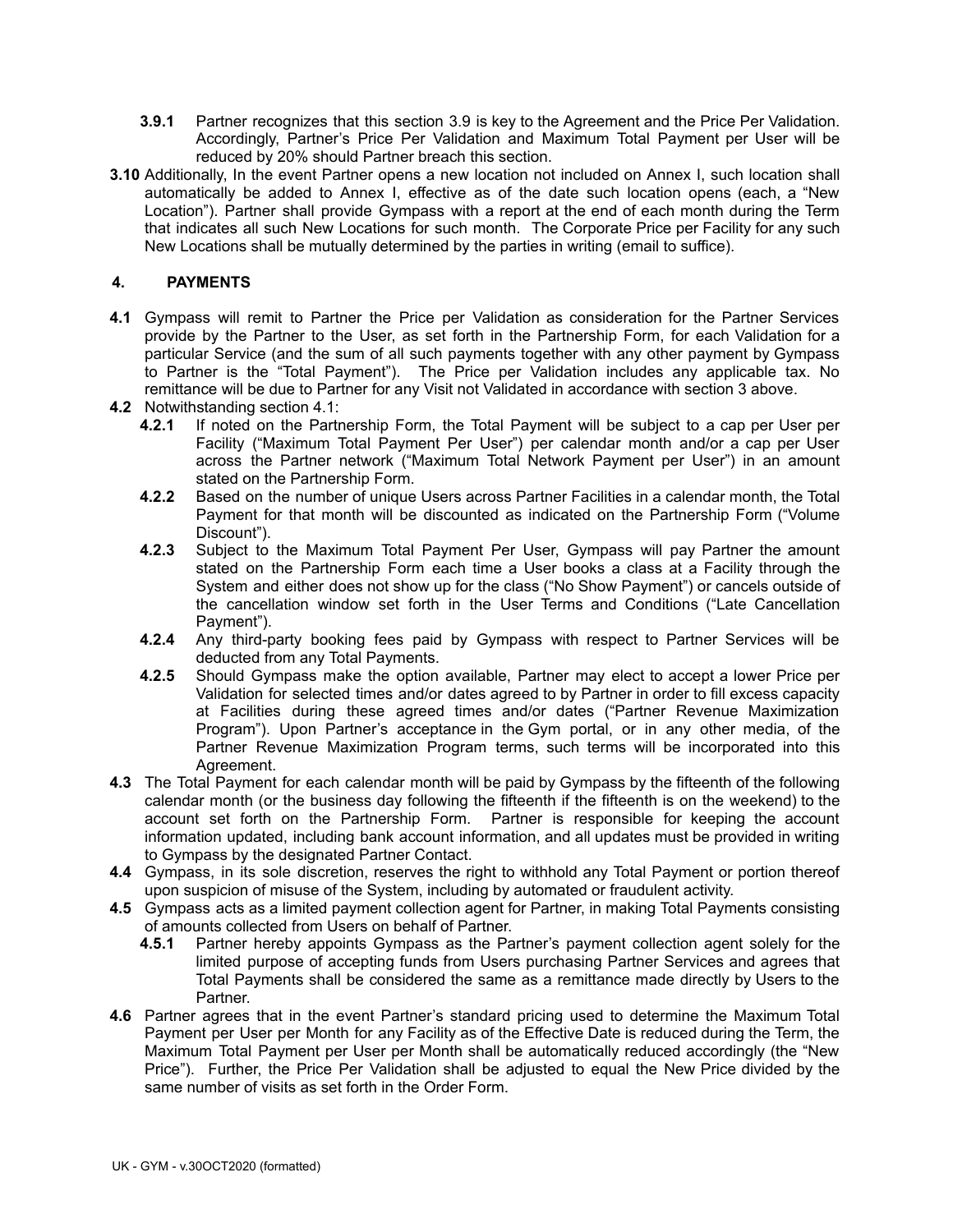## **5. TERM AND TERMINATION OF CONTRACT**

- **5.1** This Agreement shall enter into force on the Effective Date and shall continue for successive one-year periods (the "Term") unless terminated pursuant to this section 5.
- **5.2** Either Party may terminate the Agreement for any reason upon ninety (90) calendar days prior written notice to the other party.<br>5.2.1 During this notice period.
	- **5.2.1** During this notice period, Partner must continue to allow Users to access Partner Services.
	- **5.2.2** Prior to any termination, Partner may not disclose to Users that the Partner will no longer be on Gympass until 15 days before the end of the Term, at the earliest.
	- **5.2.3** Should Partner breach this section 5.2, Partner will pay Gympass liquidated damages in an amount equal to the Total Payments for the three months prior to Partner's notice of termination.
- **5.3** Either Party may terminate the Partnership Agreement with immediate effect upon written notice if:
	- **5.3.1** the other Party breaches any material obligation or representation under this Agreement and such breach is not remedied within twenty calendar days from receipt of written notice of the breach;
	- **5.3.2** the other party files for protection under bankruptcy laws, makes an assignment for the benefit of creditors, appoints, or suffers appointment of a receiver or trustee over its property, files a petition under any bankruptcy or insolvency act or has any such petition filed against it which is not discharged within sixty (60) days of the filing thereof.
- **5.4** If Gympass determines in its sole discretion that Partner or any personnel or contractors of Partner engage in conduct that has or would reasonably be expected to have a significant adverse effect on the business or reputation of Gympass (collectively, "Adverse Conduct"), Gympass may, in addition to any other remedies it may have in this Agreement or under applicable law, suspend its obligations to Partner and Partner's inclusion on the System immediately upon notice to Partner. If Partner is unable to adequately remedy or address such Adverse Conduct, as determined by Gympass in its sole discretion, within ten (10) days from such notice by Gympass, Gympass shall be entitled to terminate this Agreement immediately.

## **6. INTELLECTUAL PROPERTY**

- **6.1** Partner grants Gympass a royalty-free, nonexclusive license to use and display any of Partner's trademarks, photos, or other material made available by the Partner ("Partner IP") in connection with the System and any promotional activities.
- **6.2** Partner may use the Gympass name, logo and other Gympass intellectual property only with the prior written approval of Gympass and in accordance with any guidelines that Gympass may provide from time to time. Gympass reserves the right to withdraw or limit such consent at any time.
- **6.3** Gympass exclusively owns and retains all right, title and interest in all anonymized and aggregated usage data generated in connection with this Agreement.

## **7. DATA PROTECTION**

- **7.1** With respect to personal data processed, Gympass and Partner will both be independent data controllers, defined as the natural or legal person, public authority, agency, or other body which, alone or jointly with others, determines the purposes and means of the processing of personal data ("Controllers").
- **7.2** The Parties acknowledge and agree that each will be responsible for complying with the obligations imposed on a Controller under applicable data protection legislation or regulations, including the GDPR.
- **7.3** Each Party will immediately notify the other of any actual or potential data breach involving data from Validation of Users by Partner. Gympass should be notified by email to support@gympass.com.

## **8. REPRESENTATIONS AND WARRANTIES**

**8.1** Each Party warrants that it has the legal right to enter into this Agreement and that its performance hereunder will not violate any rights of any third party or any law, regulation, or ordinance.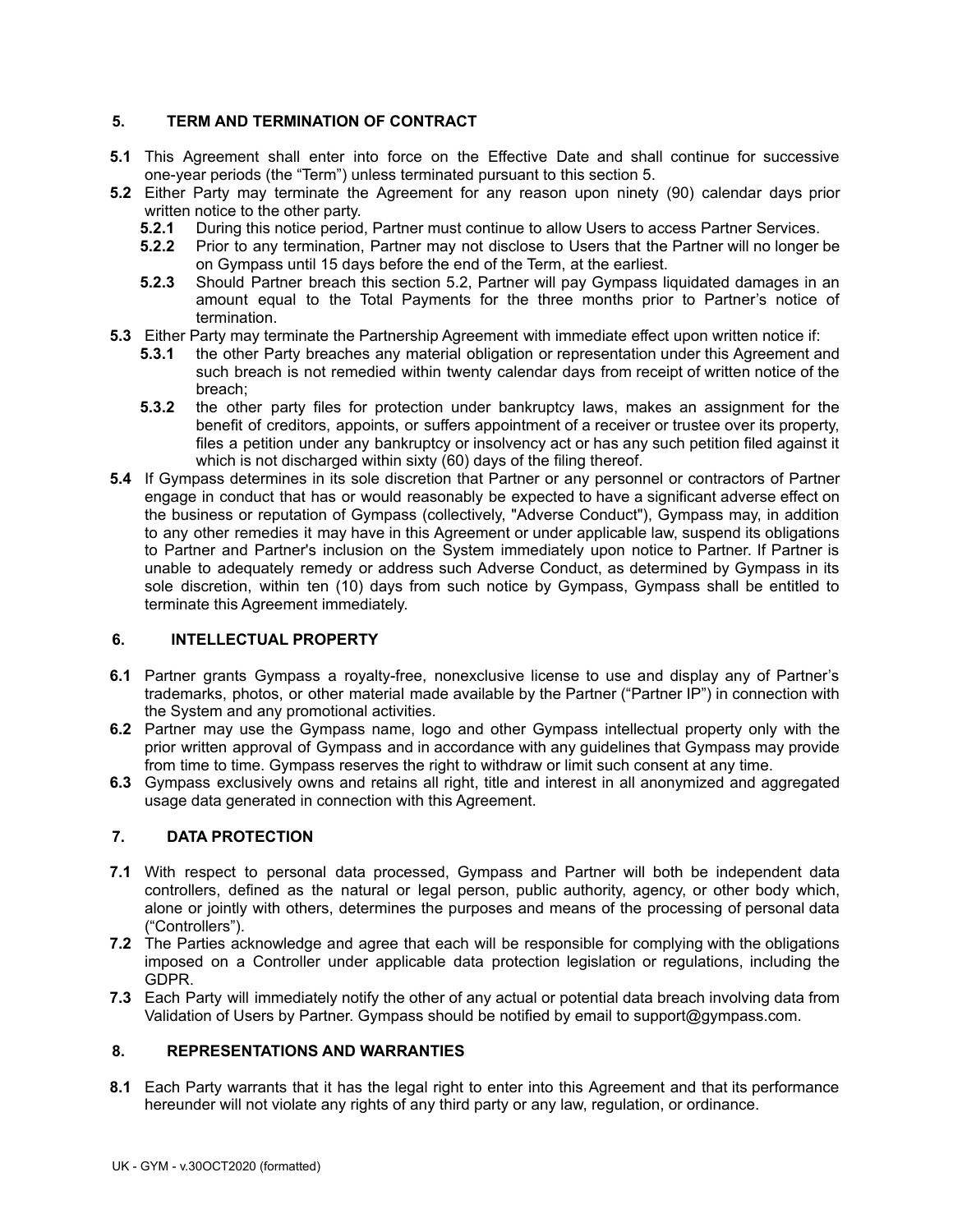- **8.2** Except as expressly stated herein, conditions and other terms implied by law (whether by statute, common law or otherwise) are excluded from this Agreement. Neither Party makes any representations or warranties to the other that the performance of its obligations under this Agreement will produce any level of profits or business for the other Party, nor that any defined action will lead to further conversions or economic benefit for the other.
- **8.3** Liability shall mean liability arising out of or in connection with this Agreement, whether in contract, tort, misrepresentation, restitution, under statute or otherwise, including any liability under an indemnity contained in this Agreement and/or arising from a breach of, or a failure to perform or defect or delay in performance of, any of a party's obligations under this Agreement, in each case howsoever caused including if caused by negligence or if caused by a deliberate and/or repudiatory breach by that party.
- **8.4** Subject always to clause 8.6 below, neither party will have any Liability to the other party for any: i. loss of profit (whether direct, indirect, or consequential); ii. loss of use, loss of revenue, loss of production or loss of business (in each case whether direct, indirect, or consequential); iii. loss of goodwill, loss of reputation or loss of opportunity (in each case whether direct, indirect, or consequential); iv. loss of anticipated savings or loss of margin (in each case whether direct, indirect, or consequential); v. loss of bargain (whether direct, indirect, or consequential); vi. liability to third parties (whether direct, indirect, or consequential); vii. loss of use or value of any data or software (whether direct, indirect, or consequential); viii. wasted management, operational or other time (whether direct, indirect, or consequential); xi. wasted expenditure incurred in reliance upon the anticipated performance of this Agreement by the Partner (whether direct, indirect, or consequential). For the avoidance of doubt, the term "wasted expenditure" does not include charges; x. loss or damage arising out of any failure to keep full and up to date security copies of any computer program and data held or used by or on behalf of the other party (whether direct, indirect, or consequential); or xi. indirect, consequential, or special loss.
- **8.5** Subject to clause 8.6 below, Gympass' maximum aggregate Liability under the Agreement shall be limited to the Total Payments actually paid by the Gympass and received by Partner during the six (6) months preceding the month in which the event occurred that caused the damage or to an amount of £50.000 pounds, whichever is higher.
- **8.6** Nothing in this Agreement will operate to exclude or restrict one party's Liability (if any) to the other: i. for death or personal injury resulting from its negligence or the negligence of a person for whom it is vicariously liable (negligence being as defined in Section 1(1) Unfair Contract Terms Act 1977); ii. for its fraud or fraudulent misrepresentation or fraud or fraudulent misrepresentation by a person for whom it is vicariously liable; iii. for breach of its obligations arising under Section 2 Supply of Goods and Services Act 1982; iv. for breach of its obligations arising under Section 8 Supply of Goods (Implied Terms) Act 1973; v. for any matter for which it is not permitted by law to exclude or limit, or to attempt to exclude or limit, its liability.

## **9. INDEMNIFICATION**

Subject to clause 8.4, each Party agrees to release, indemnify, defend and hold harmless ("Indemnification Obligations") the other Party, its Affiliated and related entities, and any of its respective officers, directors, agents and employees (collectively "Related Entities") from any Liabilities arising out of or relating to (i) any act, omission or breach of this Agreement by the indemnifying Party (including any personnel of the Party or third party contractors); (ii) any of the indemnifying Party's IP or any infringement of the rights of a third party by the indemnifying Party; and (iii) solely with respect to Partner's Indemnification Obligations to Gympass and its Related Entities, for the use of Partner Services by Users (including personal injury, death or property damage).

#### **10. ENTIRE AGREEMENT**

- **10.1** This Agreement constitutes the entire agreement between the Parties and supersedes any prior agreement or arrangement in respect of its subject matter.
- **10.2** Neither Party has entered into this Agreement in reliance upon, and it will have no remedy in respect of, any misrepresentation, representation, or statement (whether made by the other party or any